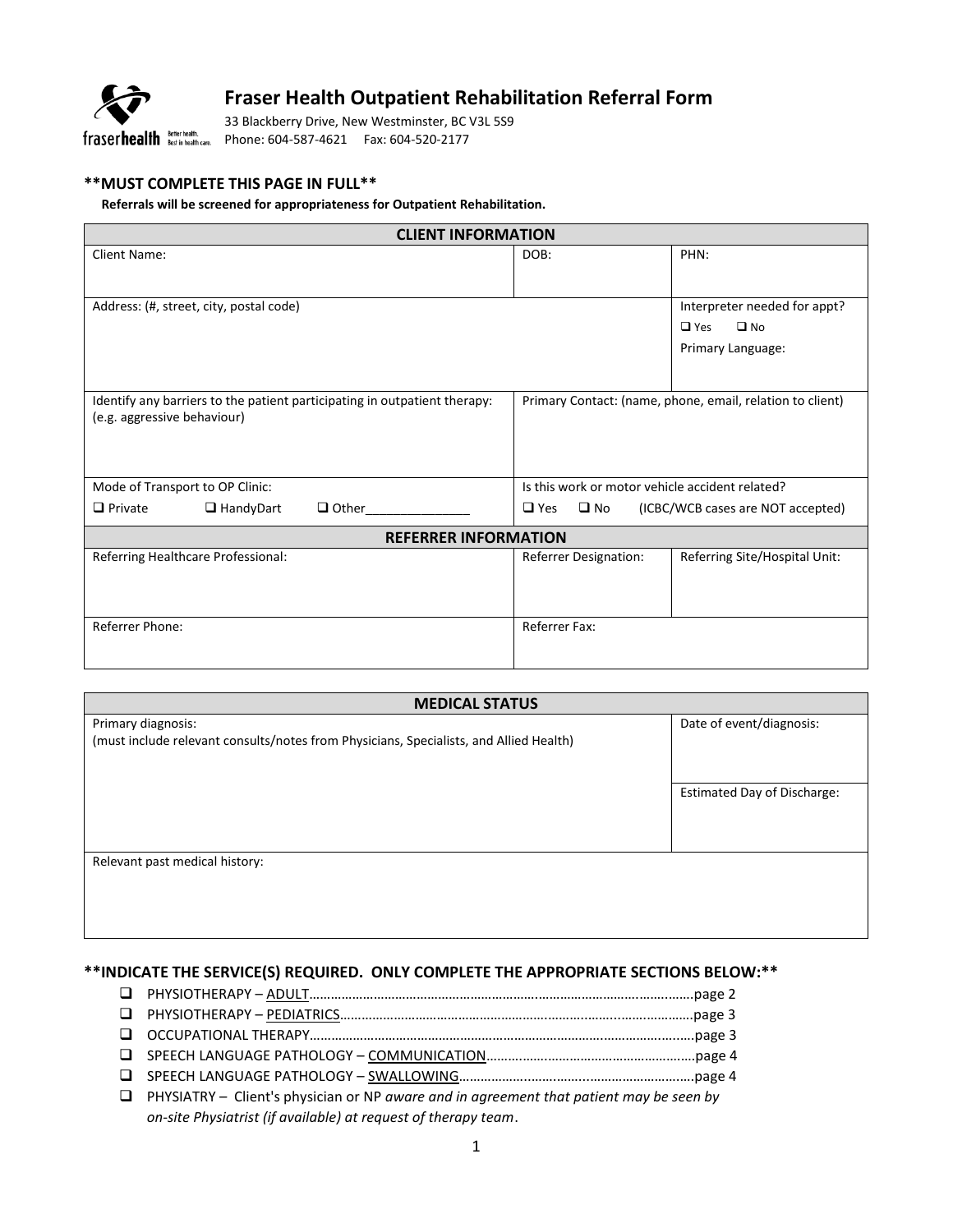

## **PT REFERRAL – ADULT**

*\*\*Please refer to the "Outpatient Rehabilitation Candidacy Guidelines" document for targeted and excluded populations.\*\**

|                                                                                                    | <b>FUNCTIONAL BASELINE</b> | <b>CURRENT FUNCTION</b> |
|----------------------------------------------------------------------------------------------------|----------------------------|-------------------------|
| <b>Transfers:</b>                                                                                  |                            |                         |
| Ambulation:<br>WB status<br>$\bullet$<br>Level of assist<br>$\bullet$<br>Gait aid used<br>Distance |                            |                         |
| Stairs:                                                                                            |                            |                         |
| Arm function:                                                                                      |                            |                         |
| Number of falls in<br>the past year:                                                               |                            |                         |
|                                                                                                    | PHYSIOTHERAPY GOALS        |                         |
| 1.                                                                                                 |                            |                         |
| 2.                                                                                                 |                            |                         |
| 3.                                                                                                 |                            |                         |
| Precautions/restrictions:                                                                          |                            |                         |

If this is a referral for Lymphedema management, please indicate the following:

 $\Box$  Upper Extremity (Acute or New Exacerbation following breast surgery only)

 $\Box$  Lower Extremity – only available at Abbotsford Regional Hospital (Must include results of recent Ultrasound and ABI (Ankle-Brachial Pressure Index) with referral to rule out arterial insufficiency. Only recent lymphedema within 1 year onset.)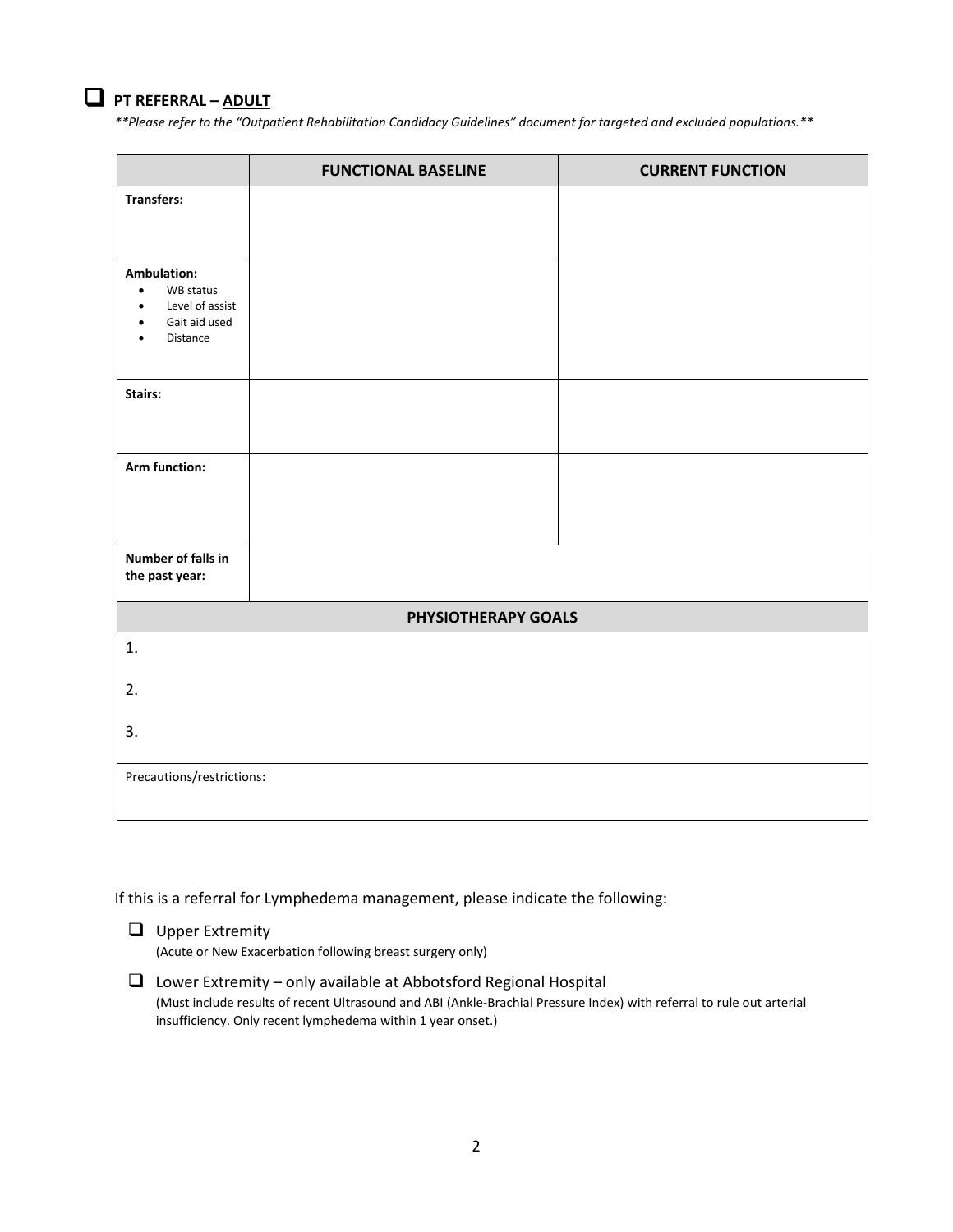# **PT REFERRAL – PEDIATRICS (for clients ages <17 years old, requiring PT only)**

*\*\*Please refer to the "Outpatient Rehabilitation Candidacy Guidelines" document for targeted and excluded populations.\*\**

\_\_\_\_\_\_\_\_\_\_\_\_\_\_\_\_\_\_\_\_\_\_\_\_\_\_\_\_\_\_\_\_\_\_\_\_\_\_\_\_\_\_\_\_\_\_\_\_\_\_\_\_\_\_\_\_\_\_\_\_\_\_\_\_\_\_\_\_\_\_\_\_\_\_\_\_\_\_\_\_\_\_\_\_\_\_\_\_

\_\_\_\_\_\_\_\_\_\_\_\_\_\_\_\_\_\_\_\_\_\_\_\_\_\_\_\_\_\_\_\_\_\_\_\_\_\_\_\_\_\_\_\_\_\_\_\_\_\_\_\_\_\_\_\_\_\_\_\_\_\_\_\_\_\_\_\_\_\_\_\_\_\_\_\_\_\_\_\_\_\_\_\_\_\_\_\_

\_\_\_\_\_\_\_\_\_\_\_\_\_\_\_\_\_\_\_\_\_\_\_\_\_\_\_\_\_\_\_\_\_\_\_\_\_\_\_\_\_\_\_\_\_\_\_\_\_\_\_\_\_\_\_\_\_\_\_\_\_\_\_\_\_\_\_\_\_\_\_\_\_\_\_\_\_\_\_\_\_\_\_\_\_\_\_\_

\_\_\_\_\_\_\_\_\_\_\_\_\_\_\_\_\_\_\_\_\_\_\_\_\_\_\_\_\_\_\_\_\_\_\_\_\_\_\_\_\_\_\_\_\_\_\_\_\_\_\_\_\_\_\_\_\_\_\_\_\_\_\_\_\_\_\_\_\_\_\_\_\_\_\_\_\_\_\_\_\_\_\_\_\_\_\_\_

### Reason for referral:

*(Note: for post-surgical referrals, include weight bear status, transfer, ambulation, etc)*



*\*\*Please refer to the "Outpatient Rehabilitation Candidacy Guidelines" document for targeted and excluded populations.\*\**

|  |  | **Power mobility assessments and home assessments are <u>NOT</u> provided in OP Occupational Therapy.** |  |  |  |  |  |  |  |  |
|--|--|---------------------------------------------------------------------------------------------------------|--|--|--|--|--|--|--|--|
|--|--|---------------------------------------------------------------------------------------------------------|--|--|--|--|--|--|--|--|

|                                                                                                 | <b>FUNCTIONAL BASELINE</b> | <b>CURRENT FUNCTION</b> |  |  |  |  |  |
|-------------------------------------------------------------------------------------------------|----------------------------|-------------------------|--|--|--|--|--|
| <b>Cognition &amp;</b><br>Memory:<br>(include any cognitive<br>test scores, e.g. MoCA,<br>MMSE) |                            |                         |  |  |  |  |  |
| ADLs, IADLs:                                                                                    |                            |                         |  |  |  |  |  |
| Hand function &<br>Dexterity:                                                                   |                            |                         |  |  |  |  |  |
| <b>OCCUPATIONAL THERAPY GOALS</b>                                                               |                            |                         |  |  |  |  |  |
| 1.                                                                                              |                            |                         |  |  |  |  |  |
| 2.                                                                                              |                            |                         |  |  |  |  |  |
| 3.                                                                                              |                            |                         |  |  |  |  |  |
| Precautions/restrictions:                                                                       |                            |                         |  |  |  |  |  |